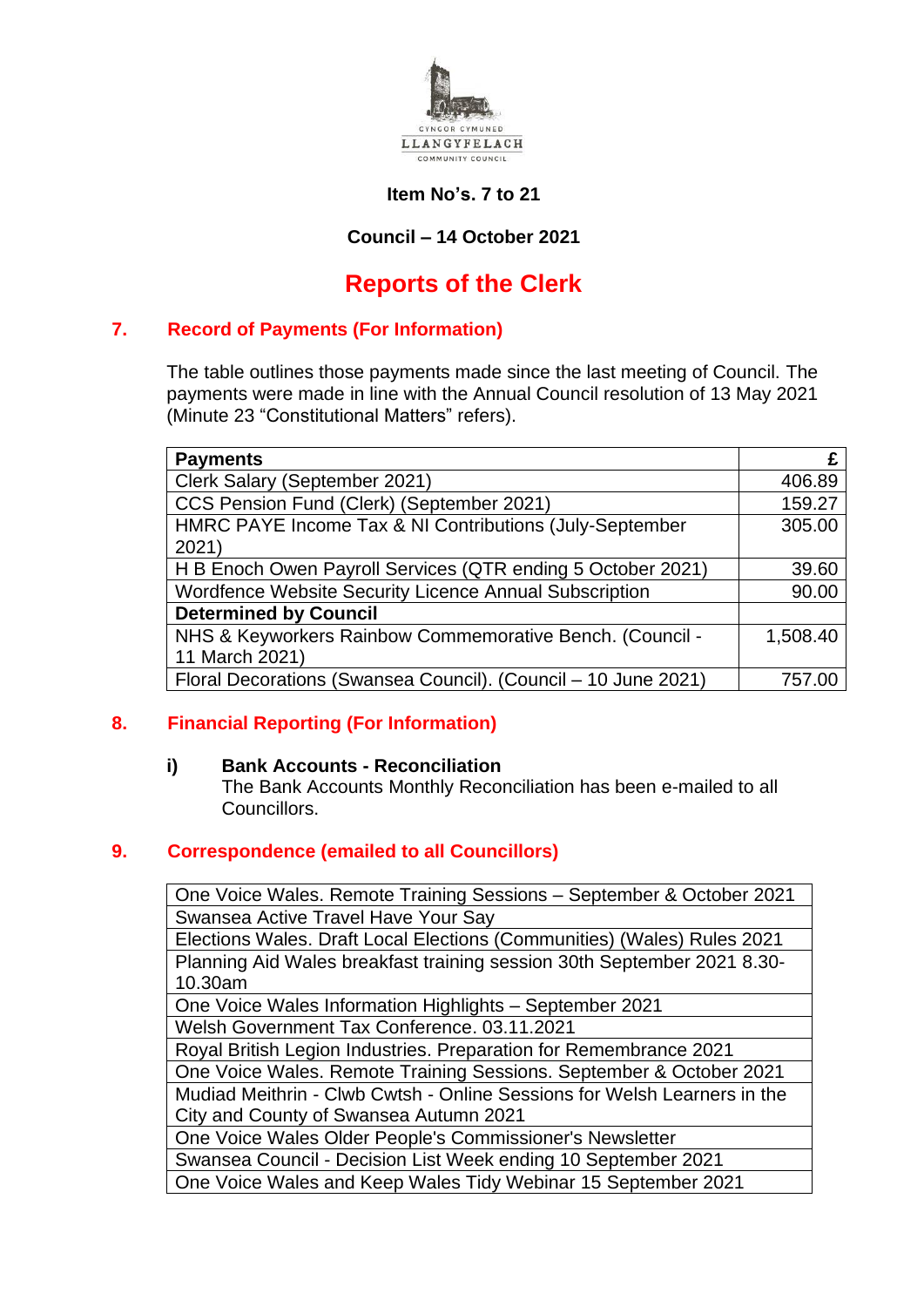One Voice Wales. Changing for the Future" in Swansea Bay University Health Board

Swansea Council. Review of the Statement of Principles Gambling Act 2005 (Gambling Policy)

One Voice Wales. Facebook Marketplace - Increase in scams

One Voice Wales. Open Consultation on Proposed Guidance on "Principles of Good Administration" and "Good Records Management"

One Voice Wales. Welcoming the public to the countryside and coast survey

One Voice Wales. Farmer & Landowner survey - Our Living Trails One Voice Wales. Together for our Planet / The National Lottery Community Fund

Taking Part in the Queen's Platinum Jubilee Beacons - 2 June 2022 Welsh Government. Councillor smart survey to town and community councillors.

Wales Institute of Social and Economic Research and Data. September 2021 Newsletter

Planning Aid Wales. Autumn Events 2021

Swansea Active Travel. Drop-In Sessions

McDonalds. Offer to support a Litter Pick

Ystadau Cymru (YC) Awards 2021. Nominations

Welsh Government. Publication of new Technical Advice Note (TAN) 15 and Flood Map for Planning

Welsh Government. Consultation on local taxes for second homes and selfcatering accommodation

## **10. Feedback from Delegates on Outside Bodies (Verbal) (For Information)**

## **11. General / ICT Matters (Verbal)**

## **12. Workplan (For Information)**

The Workplan is a living document that will continue to develop.

| <b>Council Date</b> | <b>Workplan Items</b>                             |
|---------------------|---------------------------------------------------|
| <b>All Dates</b>    | Standard Items. Discussed each month:             |
|                     | PCSO Report.<br>a)                                |
|                     | Record of Payments.<br>b)                         |
|                     | <b>Financial Report.</b><br>$\mathsf{C}$          |
|                     | Correspondence.<br>d)                             |
|                     | Feedback from Delegates on Outside Bodies.<br>e)  |
|                     | General / ICT Matters.<br>f)                      |
|                     | Workplan.<br>g)                                   |
|                     | h)<br>Planning Applications & Planning Matters -  |
|                     | Swansea Council.                                  |
|                     | Highways, Footpaths, Cycleways & Bridleways<br>i) |
|                     | - Swansea Council.                                |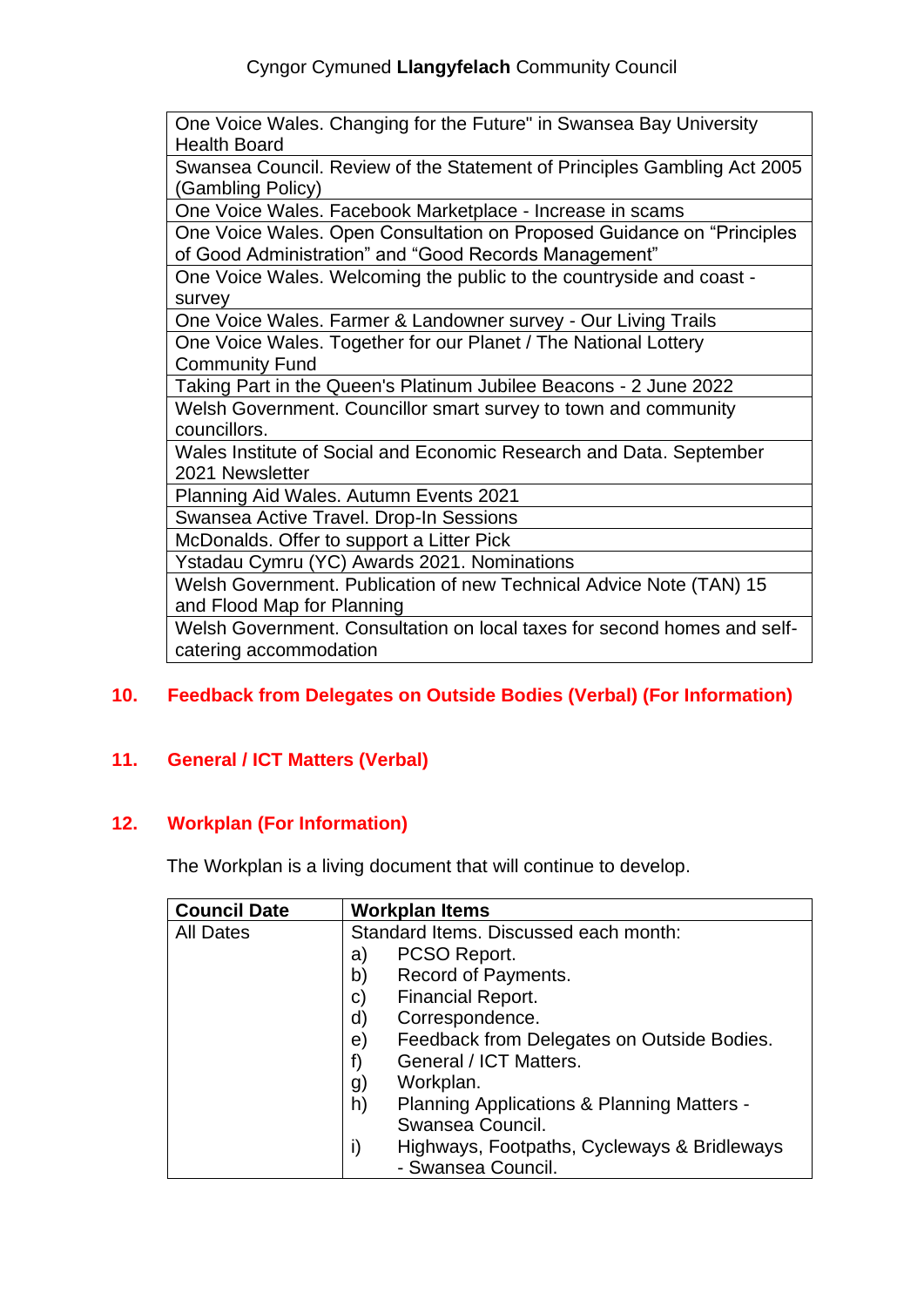|                       | Training.<br>j)                                                             |  |
|-----------------------|-----------------------------------------------------------------------------|--|
|                       | k)<br>Llangyfelach Ward Councillor Update.                                  |  |
|                       | <b>Additional Items. Discussed as required:</b>                             |  |
| January               | <b>Budget for Next Financial Year.</b><br>$\blacktriangleright$             |  |
|                       | Set Precept.<br>➤                                                           |  |
|                       | $\blacktriangleright$<br>Set Amounts for Grants & Donations Policy.         |  |
| February              | $\blacktriangleright$<br><b>Review Standing Orders &amp; Financial</b>      |  |
|                       | Regulations.                                                                |  |
|                       | Personnel Committee - Clerk's Appraisal.<br>$\blacktriangleright$           |  |
| March                 | <b>Review Asset Register.</b><br>$\blacktriangleright$                      |  |
|                       | <b>Consider Requests for Grants and Donations.</b><br>$\blacktriangleright$ |  |
| April                 |                                                                             |  |
| May                   | <b>Constitutional Matters.</b><br>$\blacktriangleright$                     |  |
| <b>Annual Meeting</b> | All Committees (Finance, Personnel). Elect<br>$\blacktriangleright$         |  |
|                       | Chair & Vice-Chair.                                                         |  |
| June                  | <b>Annual Governance Statement.</b><br>➤                                    |  |
|                       | <b>Internal Auditors Report.</b><br>➤                                       |  |
| July                  | $\blacktriangleright$<br><b>Consider Requests for Grants and Donations.</b> |  |
| August                | No Meetings.                                                                |  |
| September             | Finance Committee. 6 Month Budget Monitoring.                               |  |
| October               | <b>Christmas Newsletter.</b><br>➤                                           |  |
|                       | Christmas Tree, Illuminations & Festivities.<br>➤                           |  |
|                       | Remembrance Sunday.<br>$\blacktriangleright$                                |  |
| November              | $\blacktriangleright$<br><b>Consider Requests for Grants and Donations.</b> |  |
|                       | <b>Christmas Newsletter.</b><br>➤                                           |  |
|                       | Christmas Tree, Illuminations & Festivities.<br>$\blacktriangleright$       |  |
| December              | $\blacktriangleright$<br>Finance Committee. Draft Budget for Next Year.     |  |
| To be confirmed       | Agree the External Auditors Report.                                         |  |

## **13. Planning Applications & Planning Matters - Swansea Council (Verbal)**

## **i) Proposed 5G Telecommunications Installation for H3G UK**

Stakeholders have been informed of the proposed installation prior to the submission of a formal planning application. The application will be in the name of CK Hutchison Networks (UK) Ltd who will be responsible for construction of the site, the Operator will be H3G better known as Three.

Site Name/Address: Mynydd Gelli Wastad Road Streetworks, Pant Lasau, Morriston, Swansea, Wales, SA6 6NU

NGR: E: 266101 N: 200160

Type of Installation: Proposed 15.0m Phase 8 monopole c/w wraparound cabinet at base and associated ancillary works.

**Recommended:** The views of Council re sought.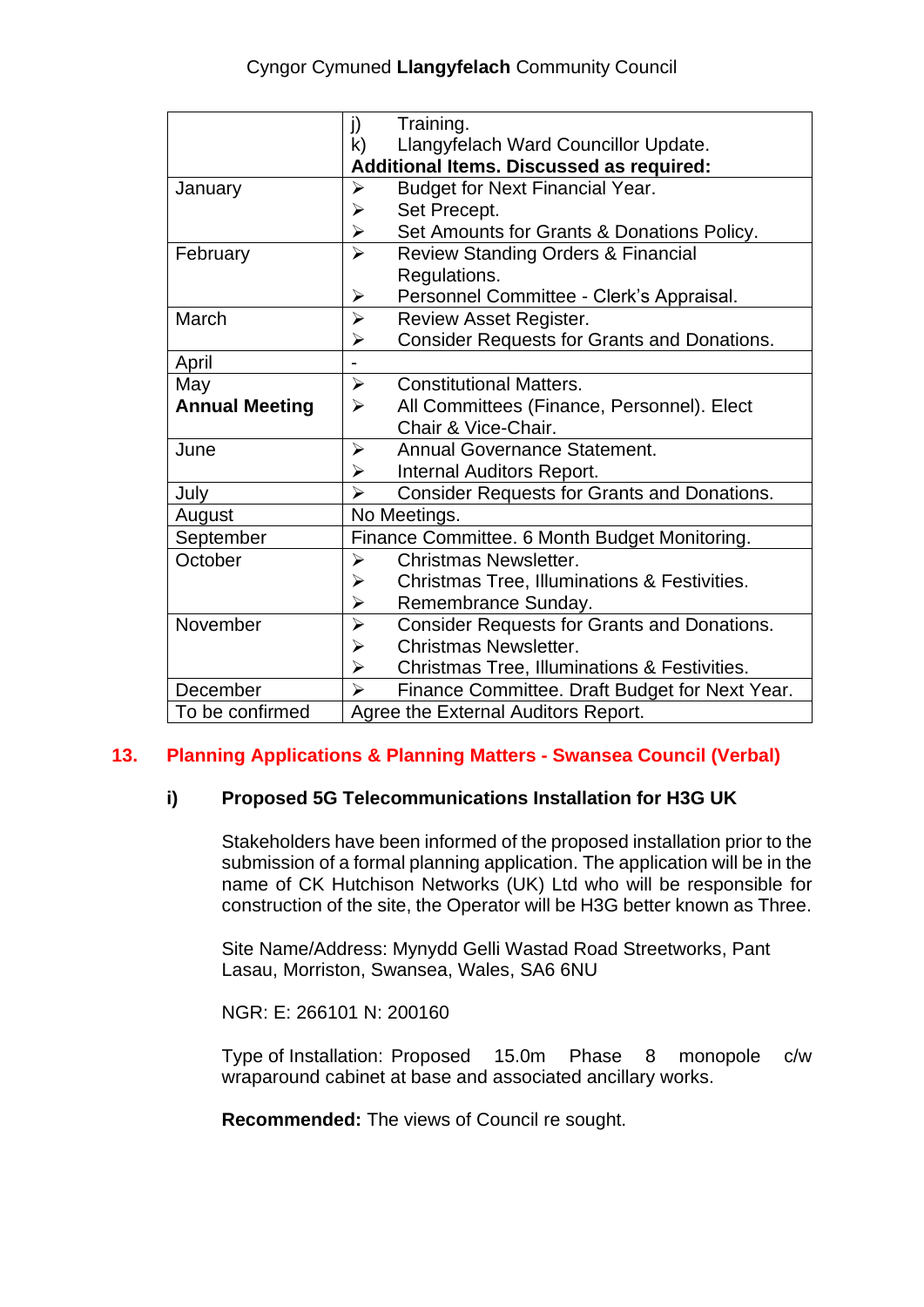#### **14. Highways, Footpaths, Cycleways & Bridleways - Swansea Council**

#### **i) Road Safety - Crossing B4489 at Junction of Swansea Road & Pengors Road, Llangyfelach**

The Clerk has emailed the Leader of Swansea Council seeking an update on the crossing. A verbal update as to the response will be provided at the meeting.

Additionally, the Clerk is in correspondence with Officers of Swansea Council regarding the possibility of placing "Slow" signs designed by the local School pupils on some lighting columns in the vicinity.

**Recommended** that the update be noted.

#### **ii) Vehicles Parking on Pavement on B4489, Swansea Road**

At the meeting on 9 September 2021, Councillor Peter Gibson expressed concern at the indiscriminate parking on pavements on the B4489, Swansea Road. The parked vehicles were regularly blocking the pavement making it difficult and sometimes impossible for pedestrians to pass without having to go onto the road.

As instructed the Clerk has raised the issue with the PCSO and with Swansea Council. Both have responded stating that they will seek to address the problem.

**Resolved** that the update be noted.

#### **15. Training (For Information)**

The Clerk referred to the monthly One Voice Wales Remote Training Schedule. Councillors and the Clerk should regularly review their training requirements and were urged to consider training as required. Should a Councillor wish to attend training they should liaise with the Clerk.

#### **16. Llangyfelach Ward Councillor Update (Verbal)**

Councillor Gareth Sullivan, Llangyfelach Ward Councillor on Swansea Council shall provide a verbal update relating to his Ward work. Update to include:

➢ Daffodil Bulbs.

#### **17. Playground at Fairview Road - Community Budget Capital - Play**

Councillor Gareth Sullivan, Llangyfelach Ward Councillor on Swansea Council shall provide a verbal update at the meeting.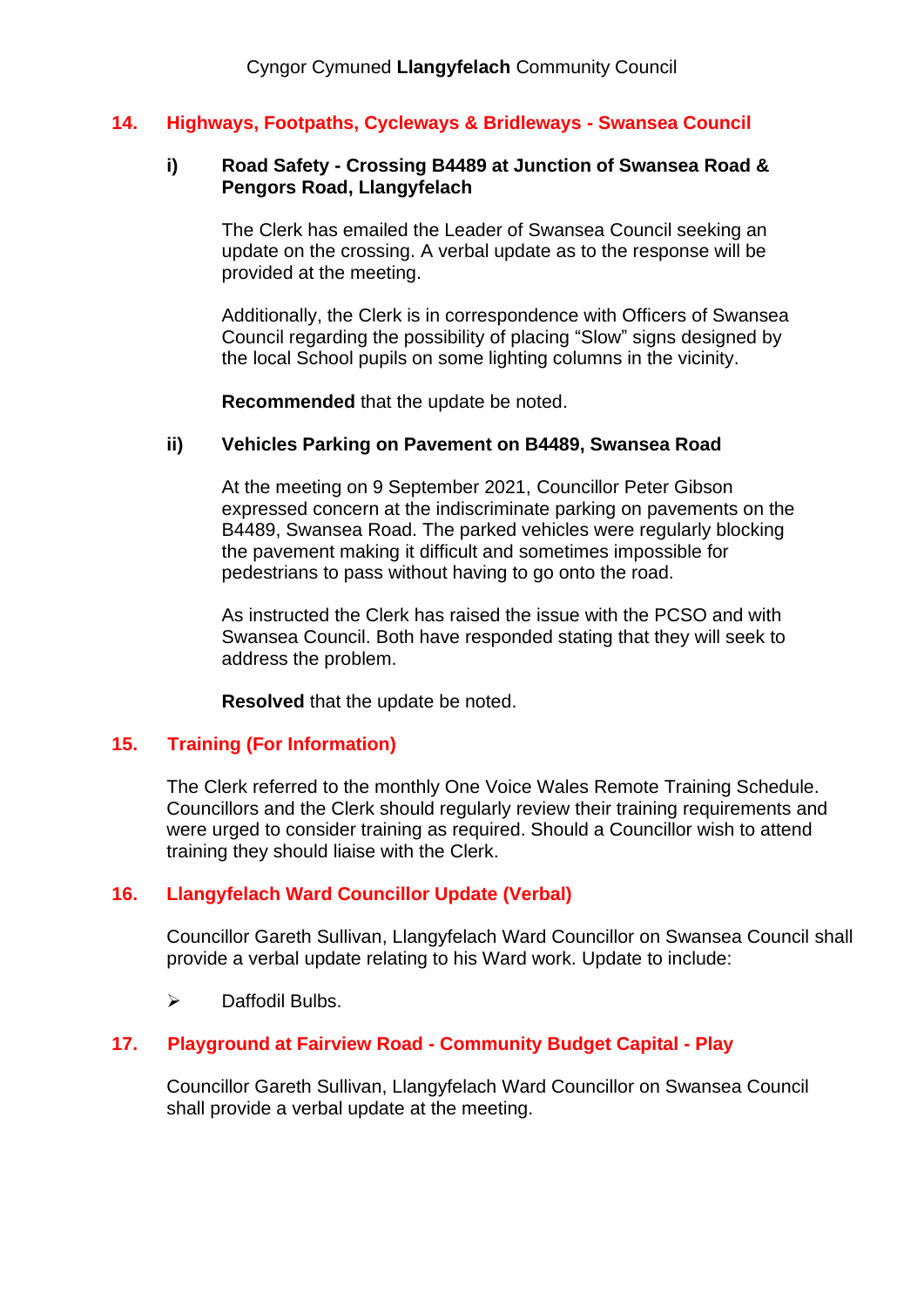## **18. Defibrillators within the Llangyfelach Community Council Area**

Discussions between the Council, Heartbeat Trust UK and other relevant parties are continuing.

### **i) Defibrillator at Griffiths Waste Management, Bryntywod**

The Defibrillator Cabinet and Defibrillator has recently been installed on the fence of Griffiths Waste Management at Bryntywod.

To promote the recent installation and to highlight the kindness and foresight shown by Griffiths Waste Management, it is proposed that a representative(s) from Llangyfelach Community Council and Griffiths Waste Management take part in a photo opportunity to promote the defibrillators placement throughout the Community. It will how what the Council can do when working with others.

#### **Recommended** that:

- 1) The update be noted, and Councillor Phil Crayford be thanked for his work to make it possible.
- 2) The Clerk contact Griffiths Waste Management and thank them for granting permission to erect a Defibrillator on their fence.
- 3) A photo opportunity with representatives from the Community Council and Griffiths Wate Management be arranged to promote the defibrillator

#### **ii) Defibrillator Leaflet**

Heartbeat Trust UK suggest that the Council considers printing a leaflet setting out how to use a defibrillator and that it be distributed to each household within the Community Council area. Heartbeat Trust UK use a company for the design; however, the Council would require three quotes for the printing and distribution costs. There are currently 1,103 households within the Community Council area.

**Recommended** that the Clerk obtain the quotations and proceed to print and distribute the A5 leaflet in accordance with the Council's Financial Regulations.

### **19. Christmas Newsletter**

Traditionally, the Council produces the Llangyfelach Community Council's - Community Newsletter. This is distributed in December each year and contains of articles by the local Groups operating within the area. Councillors Peter Gibson and Paul Baker led the work for the previous newsletter.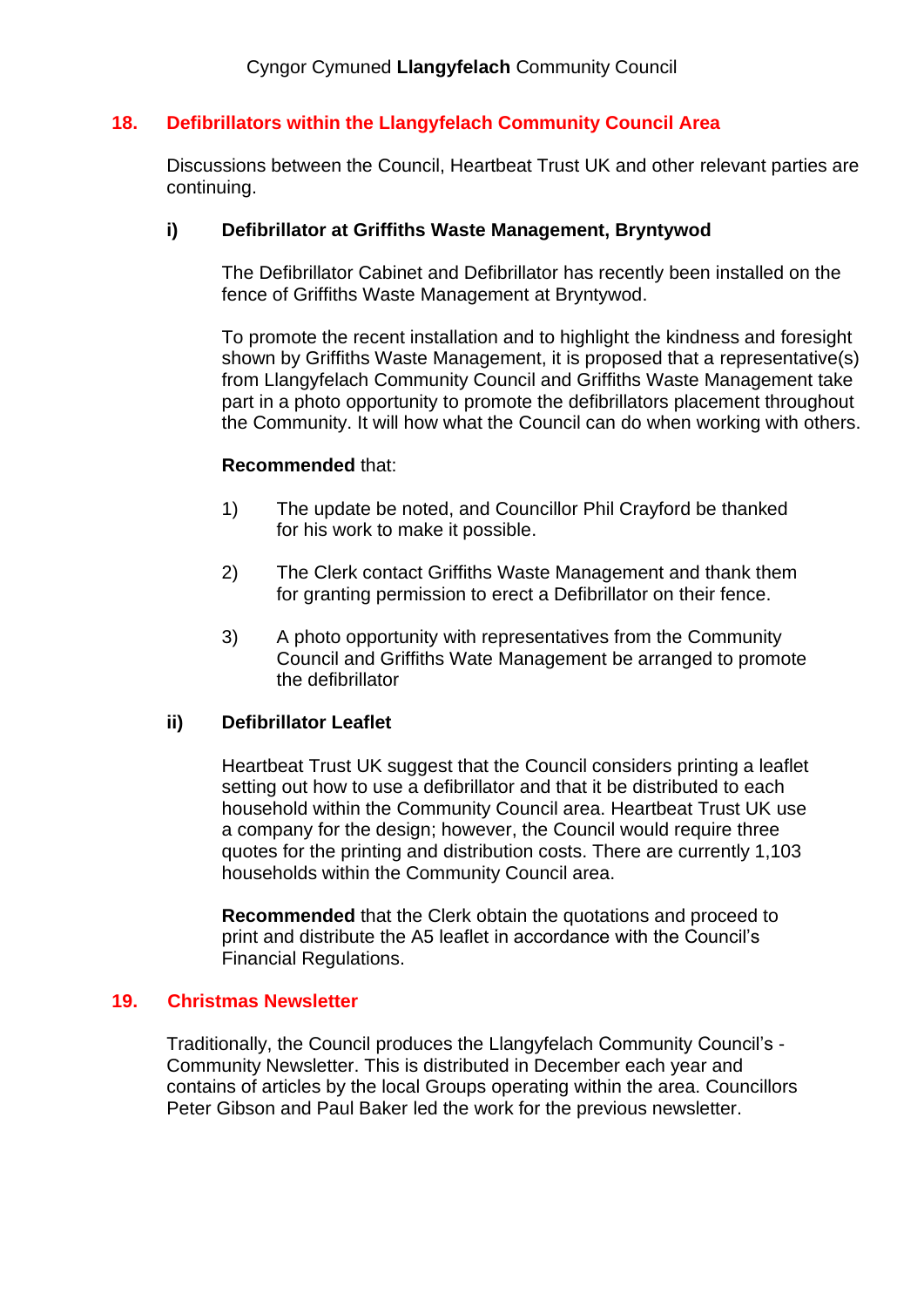Council needs to consider whether to continue with the newsletter and if so, the content and the lead Councillors to deliver it. If supported, the Clerk will need to send out letters seeking quotations.

**Recommended.** The views of Council are requested.

#### **20. Christmas Tree, Illuminations & Festivities**

Traditionally, the Council places a Christmas Tree and Illuminations on the Green adjacent to the Plough & Harrow. Christmas Festivities have also been arranged in the past.

Council needs to consider what it wishes to do for Christmas 2021. If supported, the Clerk will need to send out letters seeking quotations.

**Recommended.** The views of Council are requested.

#### **21. Remembrance Sunday**

Remembrance Sunday is a day to commemorate the contribution of British and Commonwealth military and civilian servicemen and women in the two World Wars and later conflicts. Remembrance Sunday falls on 14 November 2021.

**Recommended** that a wreath be purchased, and the Chair of Council lay the wreath on behalf of the Community Council.

#### **22. IRPW (Independent Remuneration for Wales) Draft Annual Report 2022**

The IRPW Draft Annual Report 2022 is currently out for consultation. The key elements relating to Community / Town Councils is set out in **Appendix A** below. The full report may be viewed at [https://gov.wales/independent](https://gov.wales/independent-remuneration-panel-wales#content)[remuneration-panel-wales#content](https://gov.wales/independent-remuneration-panel-wales#content)

**Recommended.** The views of Council are requested.

**Huw Evans Clerk to Llangyfelach Community Council**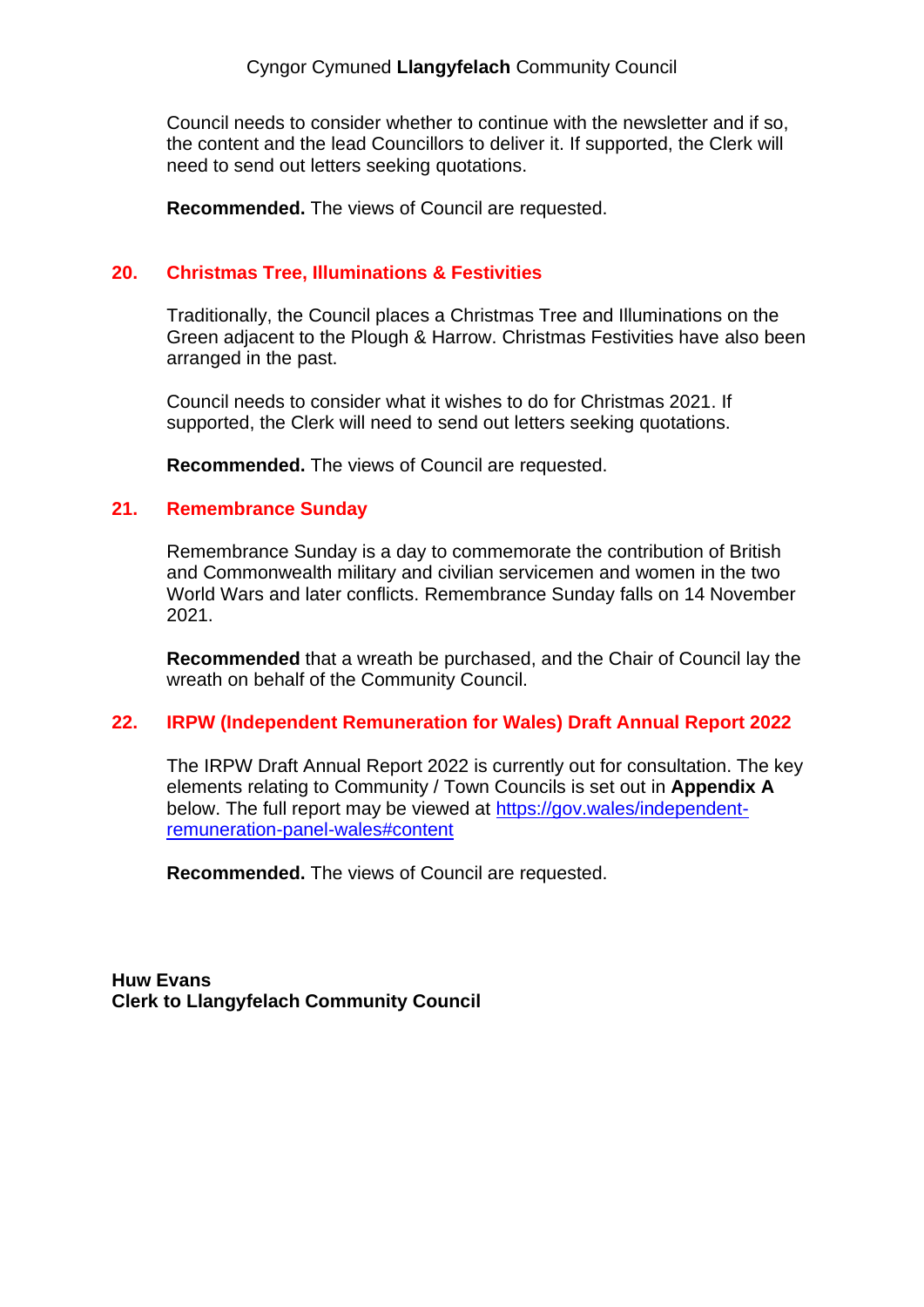**LLANGYFELACH** 

**Appendix A**

## **Extract from IRPW Draft Annual Report 2022**

# **13. Payments to Members of Community and Town Councils**

- 13.1 The Panel recognises a wide variation in geography, scope and scale across the 735 community and town councils in Wales, from small community councils with relatively minimal expenditure and few meetings to large town councils with significant assets and responsibilities. This and the fact that not all electoral areas have councils, has made establishing remuneration arrangements more difficult to achieve than for other relevant authorities. For this reason, the Panel decided to undertake a fundamental review ready for implementation effective from the elections on 5 May 2022.
- 13.2 The Panel decided that in carrying out the review it was vital to engage comprehensively with community and town councils and representative organisations together with a commitment to consult on the proposals emanating from the review. The result of this consultation was a significant degree of support for the new proposals and therefore the Panel has decided to introduce the new Framework as set out in this section.
- 13.3 In order to act and carry out duties as a member of a community or town council all persons are required to make a formal declaration of acceptance of office. Following this declaration, members of community or town councils are then holders of elected office and occupy a role that is part of the Welsh local government structure. It is important to note that a person who follows this path is in a different position to those in other forms of activity, for example such as volunteering or charitable work, typically governed by the Charity Commission for England and Wales.
- 13.4 Under the Local Government (Wales) Measure 2011, community and town councils are relevant authorities for the purpose of remuneration.
- 13.5 Consequently, individuals who have accepted office as a member of a community or town council are entitled to receive payments as determined by the Independent Remuneration Panel for Wales. It is the duty of the proper officer of a council (usually the Council Clerk) to arrange for correct payments to be made to all individuals entitled to receive them.
- 13.6 Members should receive monies to which they are properly entitled as a matter of course.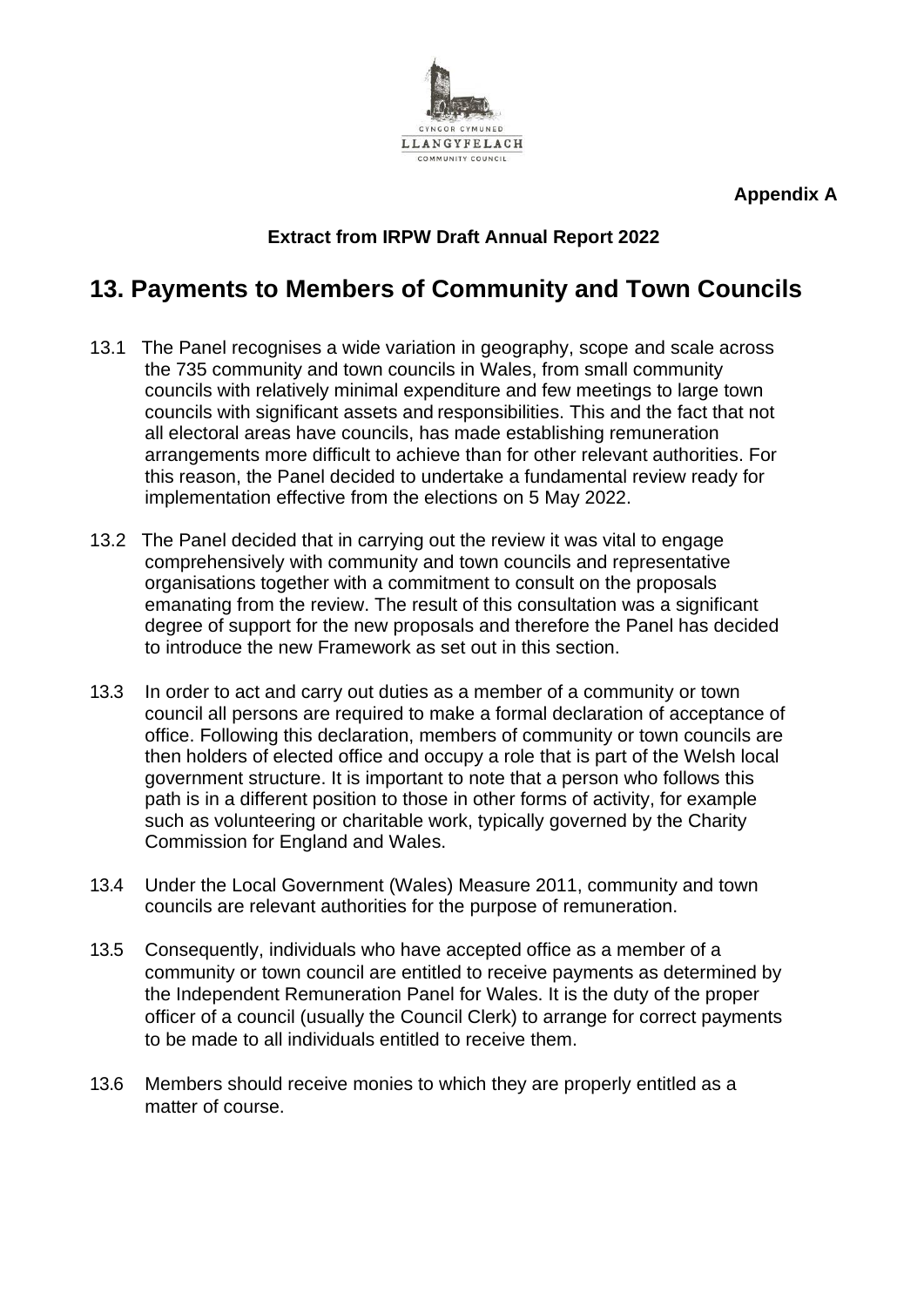- 13.7 An individual may decline to receive part, or all, of the payments if they so wish. This must be done in writing and is an individual matter. A community or town council member wishing to decline payments must themselves write to their proper officer to do so.
- 13.8 The Panel considers that any member who has personal support needs or caring responsibilities should be enabled to fulfil their role. Therefore, the Panel continues to make the contribution towards costs of care and personal allowance mandatory for all members of community and town councils as set out in Determination 43.
- 13.9 Each community and town council must ensure that it does not create a climate which prevents persons accessing any monies to which they are entitled that may support them to participate in local democracy. Payments should be made efficiently and promptly.
- 13.10 Members in receipt of a Band 1 or Band 2 senior salary from a principal council cannot receive any payment from any community or town council, other than travel and subsistence expenses and contribution towards costs of care and personal assistance. However, this does not preclude them from holding a senior role (Leader, Deputy Leader) without payment.
- 13.11 Table 12 sets out the actions that community and town councils must take annually in respect of each determination that follows.

## **Table 9: Community and Town Council Groupings**

The current groups are:

| <b>Community and Town</b><br><b>Council Group</b> | Income or Expenditure in<br>2020-2021 of: |
|---------------------------------------------------|-------------------------------------------|
|                                                   | £200,000 and above                        |
|                                                   | £30,000 - £199,999                        |
|                                                   | <b>Below £30,000</b>                      |

13.12 These are based solely on finance. We acknowledge the view of many respondents that this was restrictive and limiting. Therefore 5 Groups will be established based on the size of the council's electorate.

### **Table 10**

| Group number | <b>Size of Electorate</b>      |
|--------------|--------------------------------|
| Group 1      | Electorate in excess of 14,000 |
| Group 2      | 10,000 to 13,999               |
| Group 3      | 5,000 to 9,999                 |
| Group 4      | 1,000 to 4,999                 |
| Group 5      | <b>Under 1,000</b>             |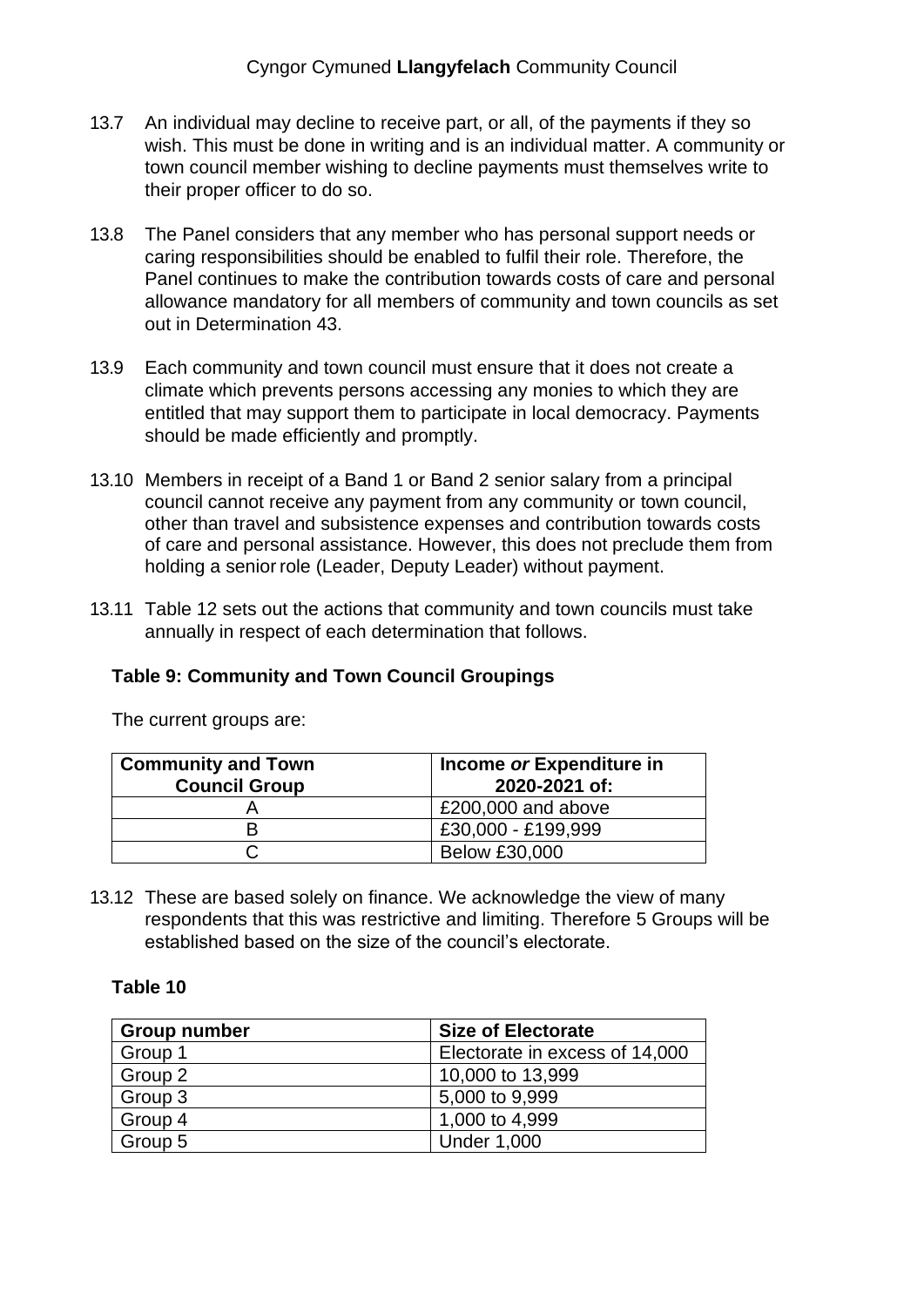13.13 In addition, there will be a second factor for determining which group the council will be placed. Where income or expenditure exceeds £200,000 a year, it will be moved upwards to the next group.

#### **Payments towards costs and expenses**

- 13.14 The Panel continues to mandate a payment of £150, except for councils in Group 5 where it will be optional, as a contribution to costs and expenses for members of community and town councils.
- 13.15 Receipts are not required for these payments.

**Determination 44: Community and town councils must make available a payment to each of their members of £150 per year as a contribution to costs and expenses, with the exception of those councils in Group 5 where the payment is optional.** 

### **Taxation**

13.16 The issue of the taxation of the £150 payment has been raised on many occasions and included in the responses to the recent consultation. As has been made clear the Panel has no remit in respect of matters of taxation but has been kept informed of the discussions between the Welsh Government and HMRC to establish a possible exemption applying to all community and town councils. If there is a positive outcome, it will not be within the timescale of this draft Report. However, if it is achieved before the publication of the final Report the Panel will take the opportunity to restructure the arrangements for this payment and if appropriate adjust by determination the amount to be paid.

#### **Senior roles**

- 13.17 The Panel recognises that specific member roles especially within the larger community and town councils, for example a committee chair, will involve greater responsibility. It is also likely that larger councils will have a greater number of committees, reflecting its level of activity. The Panel has therefore set out the determinations for senior role in table 11 below.
- 13.18 In all cases, a councillor can only have one payment of £500 regardless of how many senior roles they hold within their Council.
- 13.19 Where a person is a member of more than one community or town council, they are eligible to receive the £150 and, if appropriate, £500 from each council of which they are a member.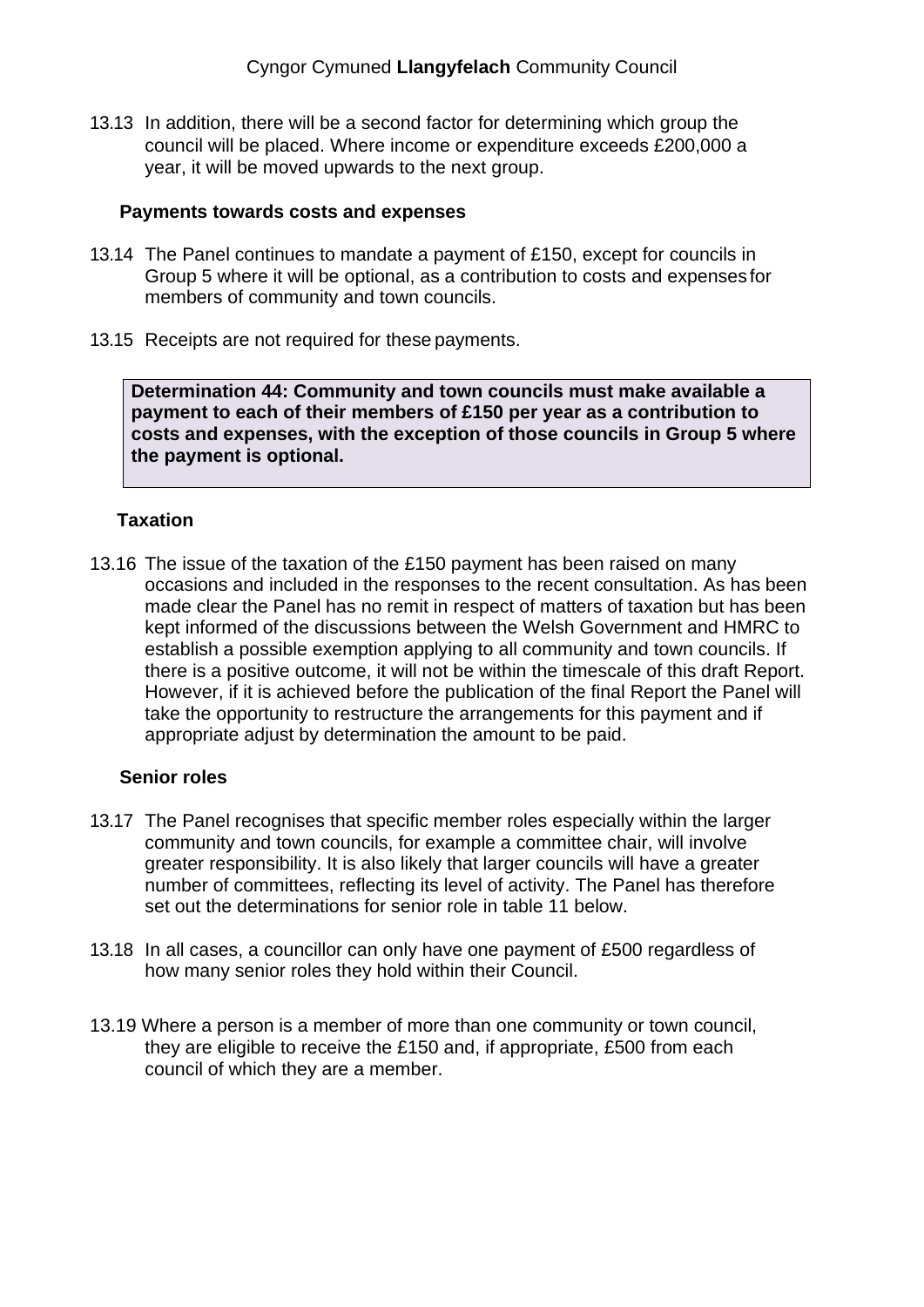## **Contribution towards costs of Care and Personal Assistance**

13.20 The purpose of this is to enable people who have personal support needs and or caring responsibilities to carry out their duties effectively as a member of an authority. The Panel's determinations in Section 10 apply to Community and Town Councils.

#### **Reimbursement of travel costs and subsistence costs**

13.21 The Panel recognises there can be significant travel and subsistence costs associated with the work of community and town council members, especially where the council area is geographically large and/or when engaging in duties outside this area. Each council has an option to pay travel and subsistence costs including travel by taxi if this is the only, or most appropriate, method of transport. Where a council does opt to pay travel and subsistence costs, the following determinations apply.

**Determination 45: Community and town councils can make payments to each of their members in respect of travel costs for attending approved duties. <sup>7</sup> Such payments must be the actual costs of travel by public transport or the HMRC mileage allowances as below:**

- **45p per mile up to 10,000 miles in the year.**
- **25p per mile over 10,000 miles.**
- **5p per mile per passenger carried on authority business.**
- **24p per mile for private motor cycles.**
- **20p per mile for bicycles.**

**Determination 46: If a community or town Council resolves that a particular duty requires an overnight stay, it can authorise reimbursement of subsistence expenses to its members at the maximum rates set out below on the basis of receipted claims:**

- **£28 per 24-hour period allowance for meals, including breakfast where not provided.**
- **£200 – London overnight.**
- **£95 – elsewhere overnight.**
- **£30 – staying with friends and/or family overnight.**

#### **Compensation for financial loss**

13.22 The Panel has retained the facility which councils may pay as compensation to their members where they incur financial loss when attending approved duties. Members must be able to demonstrate that the financial loss has been incurred. Each council has an option to pay compensation for financial loss and where it does the following determination applies.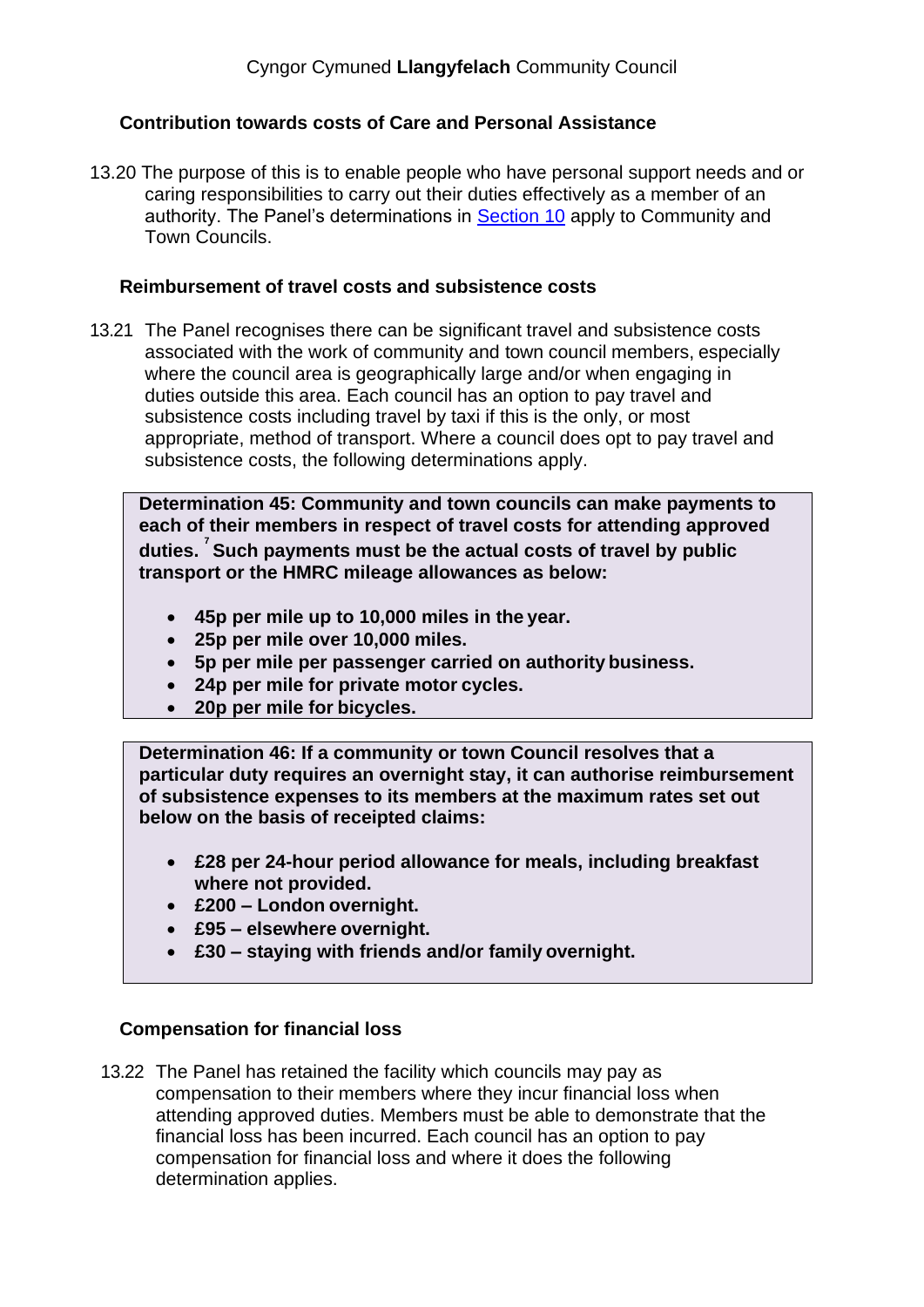**Determination 47: Community and town councils can pay financial loss compensation to each of their members, where such loss has occurred, for attending approved duties as follows:**

- **Up to £55.50 for each period not exceeding 4 hours**
- **Up to £110.00 for each period exceeding 4 hours but not exceeding 24 hours**

**<sup>7</sup>** Where a member who is on official business or an approved duty is driven by a third party (not a member or officer of that authority), the member can claim mileage at the prescribed rates plus any parking or toll fees provided the authority is satisfied that the member has incurred these costs.

### **Attendance Allowance**

13.23 One of the points raised in the responses to the consultation should be the inclusion of an attendance allowance. The Panel acknowledges that in some cases this might be a valuable addition to support the work of a council. It is therefore included as an option for all councils.

**Determination 48: Each council can decide to introduce an attendance allowance for members. The amount of each payment must not exceed £30. A member in receipt of financial loss compensation will not be entitled to claim attendance allowance for the same event.**

**Councils that intend to introduce an attendance allowance must set out the details of the scheme and publish them on their website.** 

## **Civic Head and Deputy Civic Head**

- 13.24 Civic heads are senior posts within community and town councils. In addition to chairing major meetings the civic head is the ambassador representing the council to a variety of institutions and organisations. The Panel requires that members should not have to pay themselves for any cost associated with carrying out these duties. This requirement also applies in respect of deputy civic heads.
- 13.25 The Panel recognises the wide range of provision made for civic heads in respect of transport, secretarial support, charitable giving and official clothing – we consider these to be the council's civic budgets.
- 13.26 Funding decisions in relation to these civic budgets are not matters of personal remuneration for the post holder but relate to the funding required for the tasks and duties to be carried out. Councils remain free to set civic budgets at whatever levels they deem appropriate for the levels of civic leadership they have in place.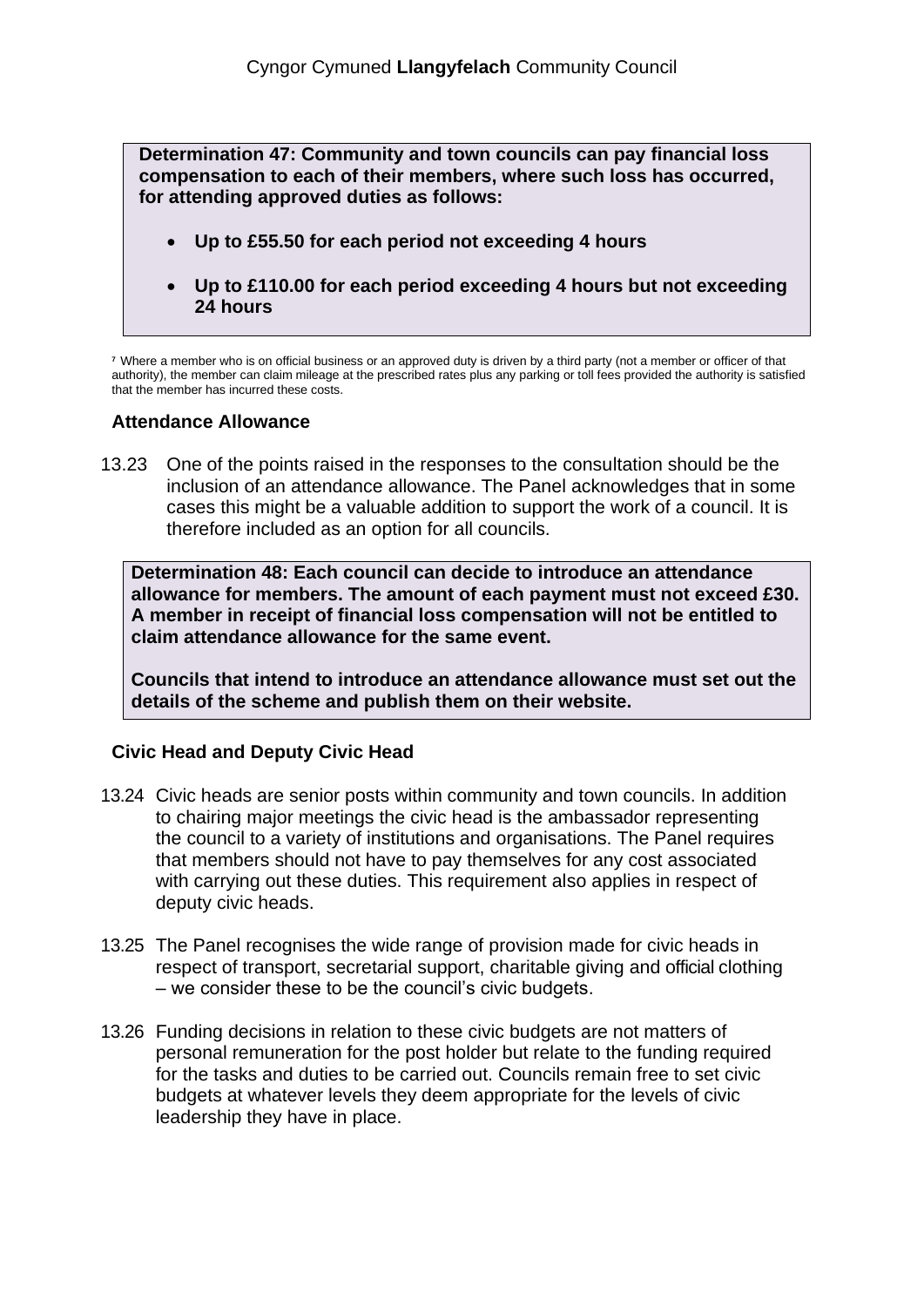- 13.27 For the avoidance of doubt, costs in respect of, for example, transport (physical transport or mileage costs), secretarial support, charitable giving (purchasing tickets, making donations or buying raffle tickets) and official clothing are not matters of personal remuneration for the individual holding the senior post. These should be covered by the civic budget.
- 13.28 Recognising that some mayors and chairs of community and town councils and their deputies are very active during their year of office, the Panel has determined that community and town councils can make a payment to the individuals holding these roles.
- 13.29 This is a personal payment to the individual and is entirely separate from covering the costs set out above.
- 13.30 The Panel has determined that the maximum payment to a chair or mayor of a community or town council is £1,500. The maximum payment to a deputy mayor or chair is £500.

**Determination 49: Community and town councils can provide a payment to the mayor or chair of the council up to a maximum of £1,500. This is in addition to the £150 payment for costs and expenses and the £500 senior salary if these are claimed.**

**Determination 50: Community and town councils can provide a payment to the deputy mayor or deputy chair of the council up to a maximum of £500. This is in addition to the £150 payment for costs and expenses and the £500 senior salary if these are claimed.**

**Determination 51: The application of the Remuneration Framework by relevant Group.**

#### **Table 11**

| <b>Type of payment</b>        | <b>Requirement</b>                           |
|-------------------------------|----------------------------------------------|
| Group 1                       | (Electorate over 14,000)                     |
| <b>Basic Payment</b>          | Mandatory for all Members                    |
| Senior Role Payment           | Mandatory for 1 member; optional for up to 7 |
| <b>Attendance Allowance</b>   | Optional                                     |
| <b>Financial Loss</b>         | Mandatory                                    |
| <b>Travel and Subsistence</b> | Optional                                     |
| <b>Costs of Care</b>          | Mandatory                                    |
| Group 2                       | (Electorate 10,000 to 13,999)                |
| <b>Basic Payment</b>          | Mandatory for all members                    |
| <b>Senior Role Payment</b>    | Mandatory for 1 member; optional up to 5     |
| <b>Attendance Allowance</b>   | Optional                                     |
| <b>Financial Loss</b>         | Mandatory                                    |
| <b>Travel and Subsistence</b> | Optional                                     |
| Cost of Care                  | Mandatory                                    |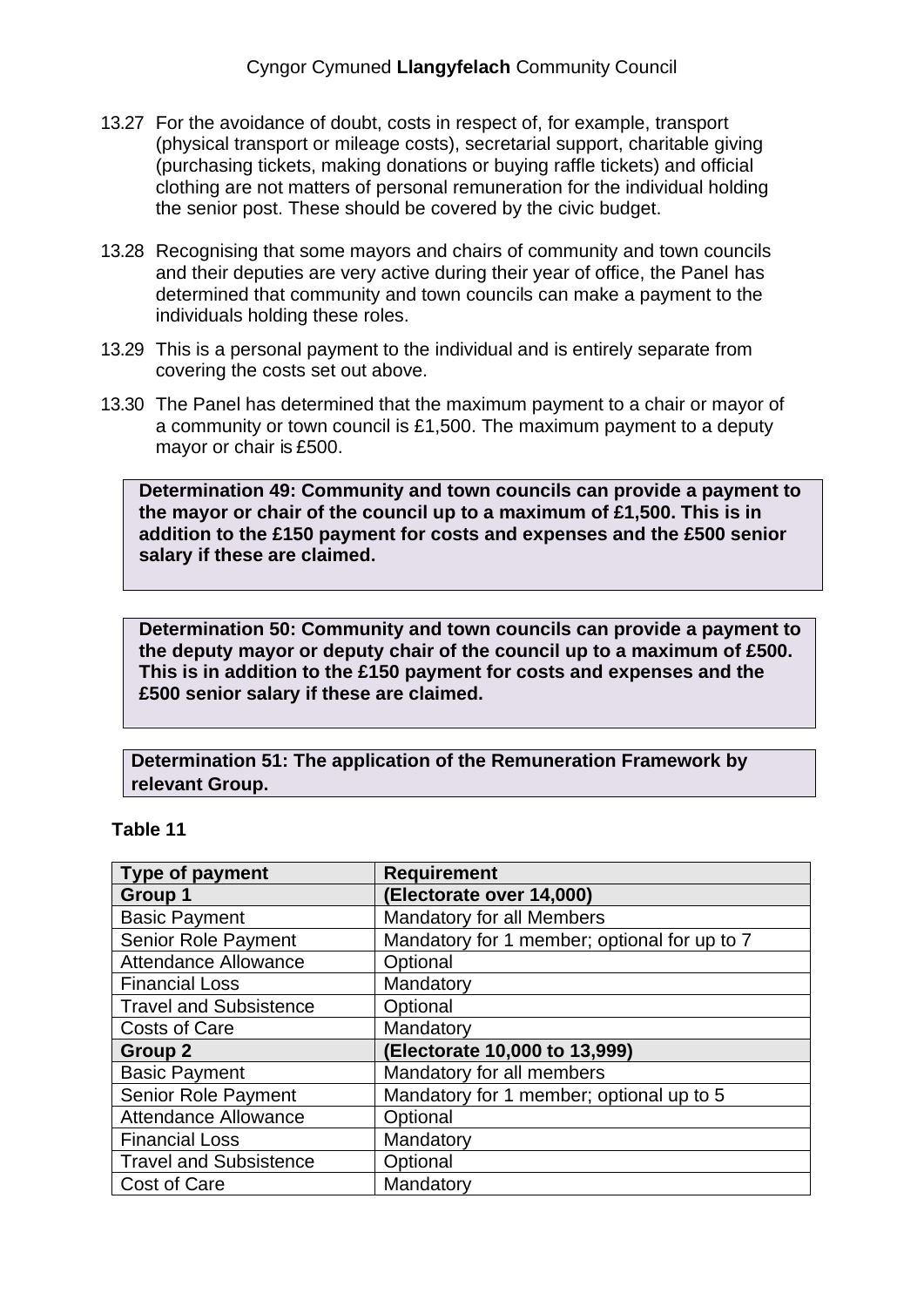| <b>Type of payment</b>        | <b>Requirement</b>           |
|-------------------------------|------------------------------|
| Group 3                       | (Electorate 5,000 to 9,999)  |
| <b>Basic Payment</b>          | Mandatory for all members    |
| Senior Role Payment           | Optional up to 3 members     |
| <b>Attendance Allowance</b>   | Optional                     |
| <b>Financial Loss</b>         | Mandatory                    |
| <b>Travel and Subsistence</b> | Optional                     |
| <b>Cost of Care</b>           | Mandatory                    |
| Group 4                       | (Electorate 1,000 to 4,999)  |
| <b>Basic Payment</b>          | Mandatory for all members    |
| <b>Senior Role Payment</b>    | Optional up to 3 members     |
| <b>Attendance Allowance</b>   | Optional                     |
| <b>Financial Loss</b>         | Mandatory                    |
| <b>Travel and Subsistence</b> | Optional                     |
| <b>Cost of Care</b>           | Mandatory                    |
| Group 5                       | (Electorate less than 1,000) |
| <b>Basic Payment</b>          | Optional                     |
| <b>Senior Role Payment</b>    | Optional                     |
| <b>Attendance Allowance</b>   | Optional                     |
| <b>Financial Loss</b>         | Mandatory                    |
| <b>Travel and Subs</b>        | Optional                     |
| <b>Cost of Care</b>           | Mandatory                    |

## **Making Payments to Members**

- 13.31 Table 12 sets out each of the above determinations and if a decision is required by the council in respect of each one.
- 13.32 In respect of the mandated payments where no decision is required by a council, members should receive monies to which they are properly entitled as a matter of course.
- 13.33 Where a decision is required by the council, this should be done at the first meeting following receipt of the Annual Report.
- 13.34 A council can adopt any, or all, of the non-mandated determinations but if it does make such a decision, it must apply to all its members.
- 13.35 When payments take effect from is set out in paragraphs 13.37 to 13.39 below.
- 13.36 On receipt of the draft Annual Report the previous autumn, councils should consider the determinations for the next financial year and use this to inform budget plans.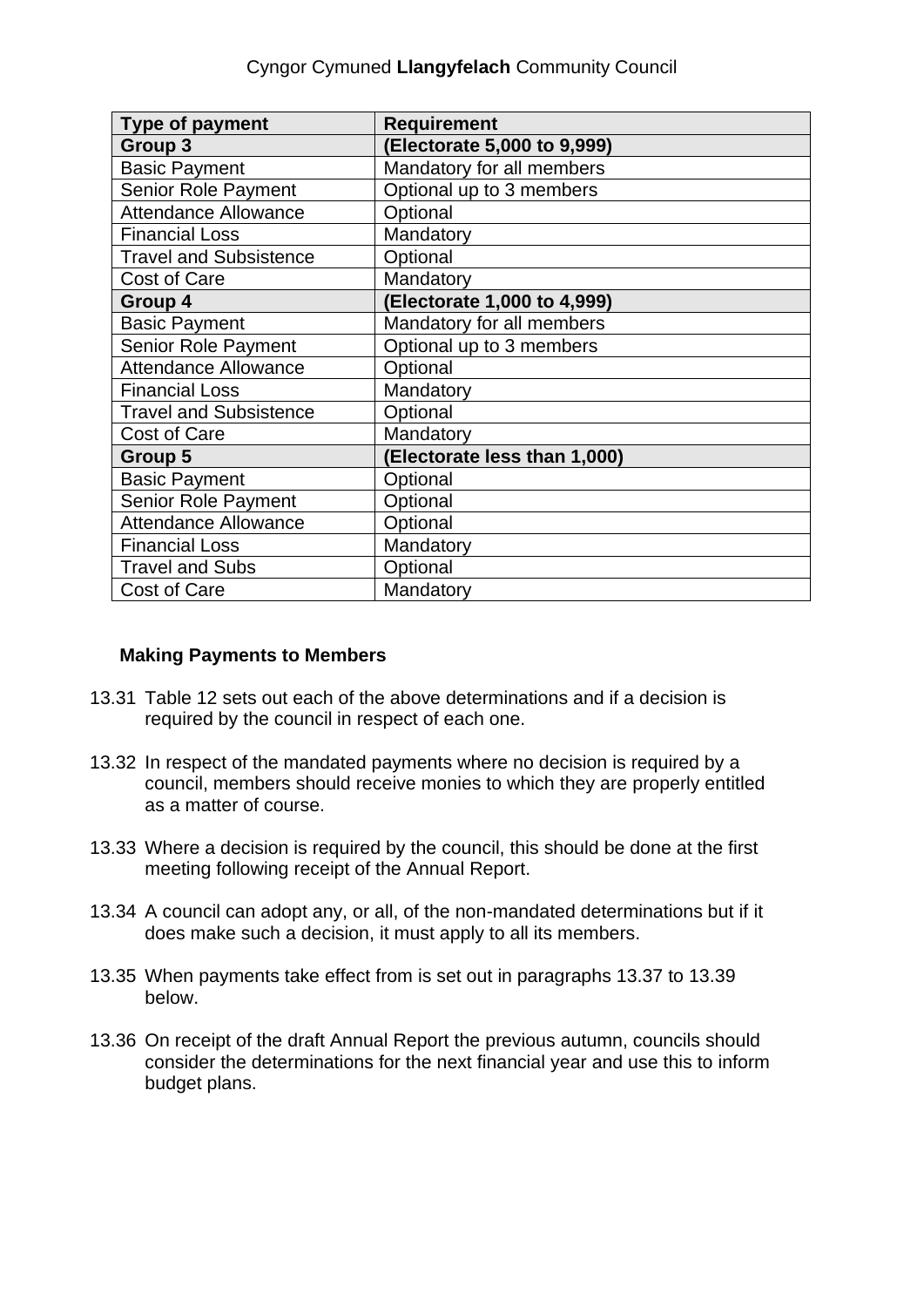## **Table 12**

| <b>Determination Number</b>                                        | Is a decision required by council?        |
|--------------------------------------------------------------------|-------------------------------------------|
| 44 Community and town councils must                                | No - the payment of £150 is mandated      |
| make available a payment to each                                   | for every member unless they advise the   |
| of their members of £150 per year                                  | appropriate officer that they do not want |
| as a contribution to costs and                                     | to take it in writing.                    |
| expenses, with the exception of                                    |                                           |
| those councils in Group 5 where                                    | This does not apply to councils in Group  |
| the payment is optional.                                           | 5. The council must decide whether to     |
|                                                                    | adopt the payment and if so, it must be   |
|                                                                    | available for all members.                |
| 45 Community and town councils can                                 | Yes – the payment of travel costs is      |
| make payments to each of their                                     | optional.                                 |
| members in respect of travel costs                                 |                                           |
| for attending approved duties.                                     |                                           |
| 46 If a community or town council                                  | Yes - the payment of overnight            |
| resolves that a particular duty                                    | subsistence expenses is optional.         |
| requires an overnight stay, it can                                 |                                           |
| authorise reimbursement of                                         |                                           |
| subsistence expenses to its                                        |                                           |
| members.                                                           |                                           |
| 47 Community and town councils can                                 | Yes – the payment of financial loss       |
| pay financial loss compensation to                                 | compensation is mandatory if claimed      |
| each of their members, where                                       |                                           |
| such loss has actually occurred,                                   |                                           |
| for attending approved duties.                                     |                                           |
| 48 Determination 47: Each council can                              | Yes - the payment of attendance           |
| decide to introduce an attendance                                  | allowance is optional.                    |
| allowance for members. The                                         |                                           |
| amount of each payment must not                                    |                                           |
| exceed £30.                                                        |                                           |
|                                                                    |                                           |
| A member in receipt of financial                                   |                                           |
| loss will not be entitled to claim                                 |                                           |
| attendance allowance for the                                       |                                           |
| same event.                                                        |                                           |
| Councils that intend to introduce a                                |                                           |
|                                                                    |                                           |
| system of attendance allowances<br>must set out the details of the |                                           |
| scheme and publish on their                                        |                                           |
| website.                                                           |                                           |
| 49 Community and town councils can                                 | Yes – the payment to a civic head is      |
| provide a payment to the mayor or                                  | optional.                                 |
| chair of the council up to a                                       |                                           |
| maximum of £1,500.                                                 |                                           |
| <b>50 Community and town councils can</b>                          | Yes – the payment to a deputy civic head  |
| provide a payment to the deputy                                    | is optional.                              |
| mayor or deputy chair of the                                       |                                           |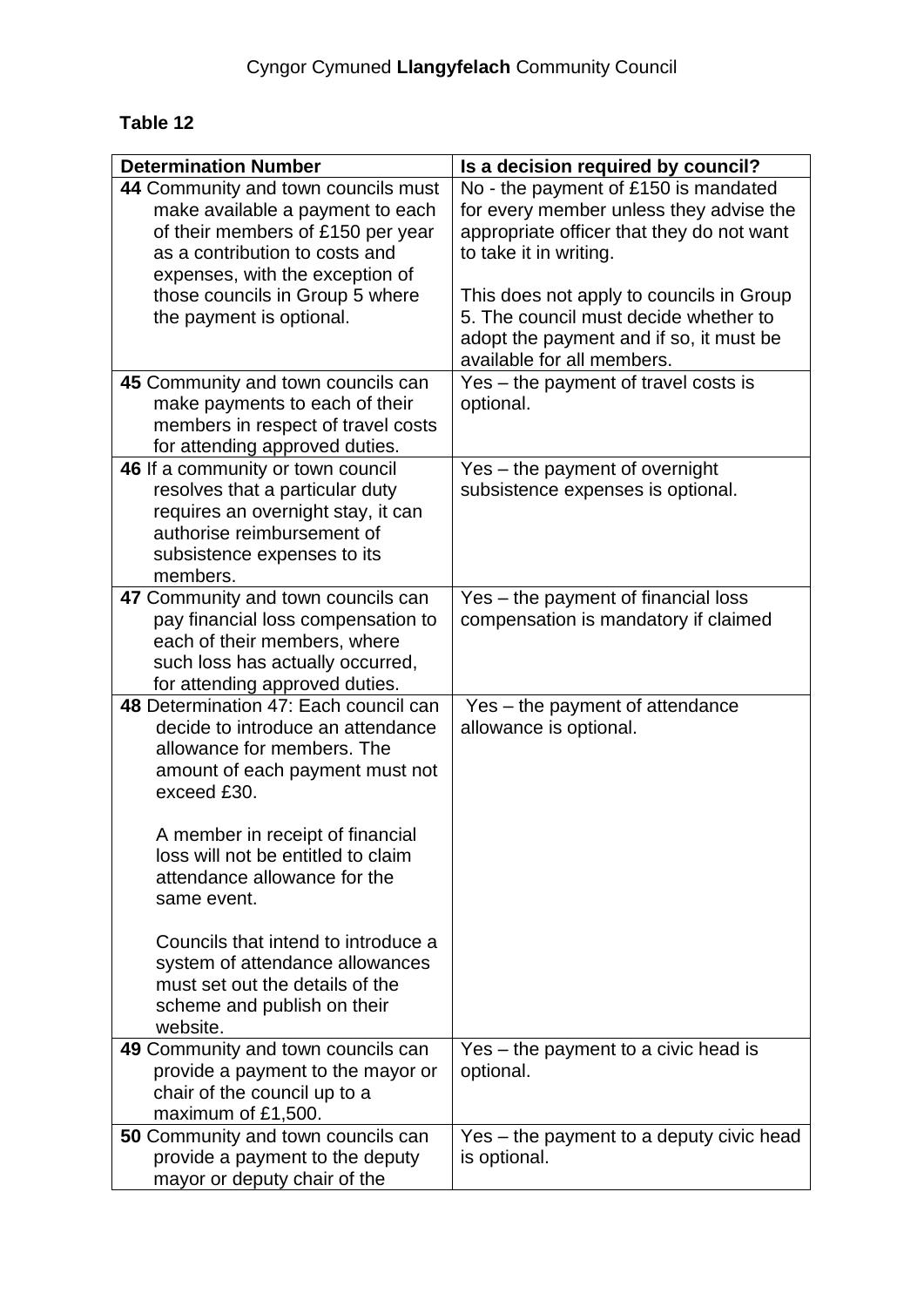## Cyngor Cymuned **Llangyfelach** Community Council

| <b>Determination Number</b>                                                                                                                                                                                                                                                                                                                 | Is a decision required by council?                                                                                                                                                                                                                                                                                               |
|---------------------------------------------------------------------------------------------------------------------------------------------------------------------------------------------------------------------------------------------------------------------------------------------------------------------------------------------|----------------------------------------------------------------------------------------------------------------------------------------------------------------------------------------------------------------------------------------------------------------------------------------------------------------------------------|
| council up to a maximum amount<br>of £500.                                                                                                                                                                                                                                                                                                  |                                                                                                                                                                                                                                                                                                                                  |
| <b>51</b> The application of the<br><b>Remuneration Framework by</b><br>relevant Group                                                                                                                                                                                                                                                      |                                                                                                                                                                                                                                                                                                                                  |
| 52 Members in receipt of a Band 1 or<br>Band 2 senior salary from a<br>principal council (that is leader,<br>deputy leader or executive<br>member) cannot receive any<br>payment from any community or<br>town council, other than travel and<br>subsistence expenses and<br>contribution towards costs of care<br>and personal assistance. | No - Members in receipt of a Band 1 or<br>Band 2 senior salary from a principal<br>council (that is leader, deputy leader or<br>executive member) can only receive<br>travel and subsistence expenses and<br>contribution towards costs of care and<br>personal assistance; if they are eligible to<br>claim, and wish to do so. |

- 13.37 All members are eligible to be paid the £150 as set out in Determination 44 and Table 11 from the start of the financial year; unless they are elected later in the financial year, in which case they are eligible for a proportionate payment from that date.
- 13.38 Other amounts payable to members in recognition of specific responsibilities or as a civic head or deputy civic head as set out in Determinations 49 and 50 are payable from the date when the member takes up the role during the financial year.
- 13.39 It is a matter for each council to make, and record, a policy decision in respect of:
	- when the payment is actually made to the member;
	- how many payments the total amount payable is broken down into;
	- and whether and how to recover any payments made to a member who leaves or changes their role during the financial year.
- 13.40 Payments in respect of Determinations 45, 46, 47 and 48 are payable when the activity they relate to has taken place.
- 13.41 As stated in paragraph 13.7 any individual member may make a personal decision to elect to forgo part or all of the entitlement to any of these payments by giving notice in writing to the proper officer of the council.

**Determination 52: Members in receipt of a Band 1 or Band 2 senior salary from a principal council (that is Leader, Deputy Leader or Executive Member) cannot receive any payment from any community or town Council, other than travel and subsistence expenses and contribution towards costs of care and personal assistance.**